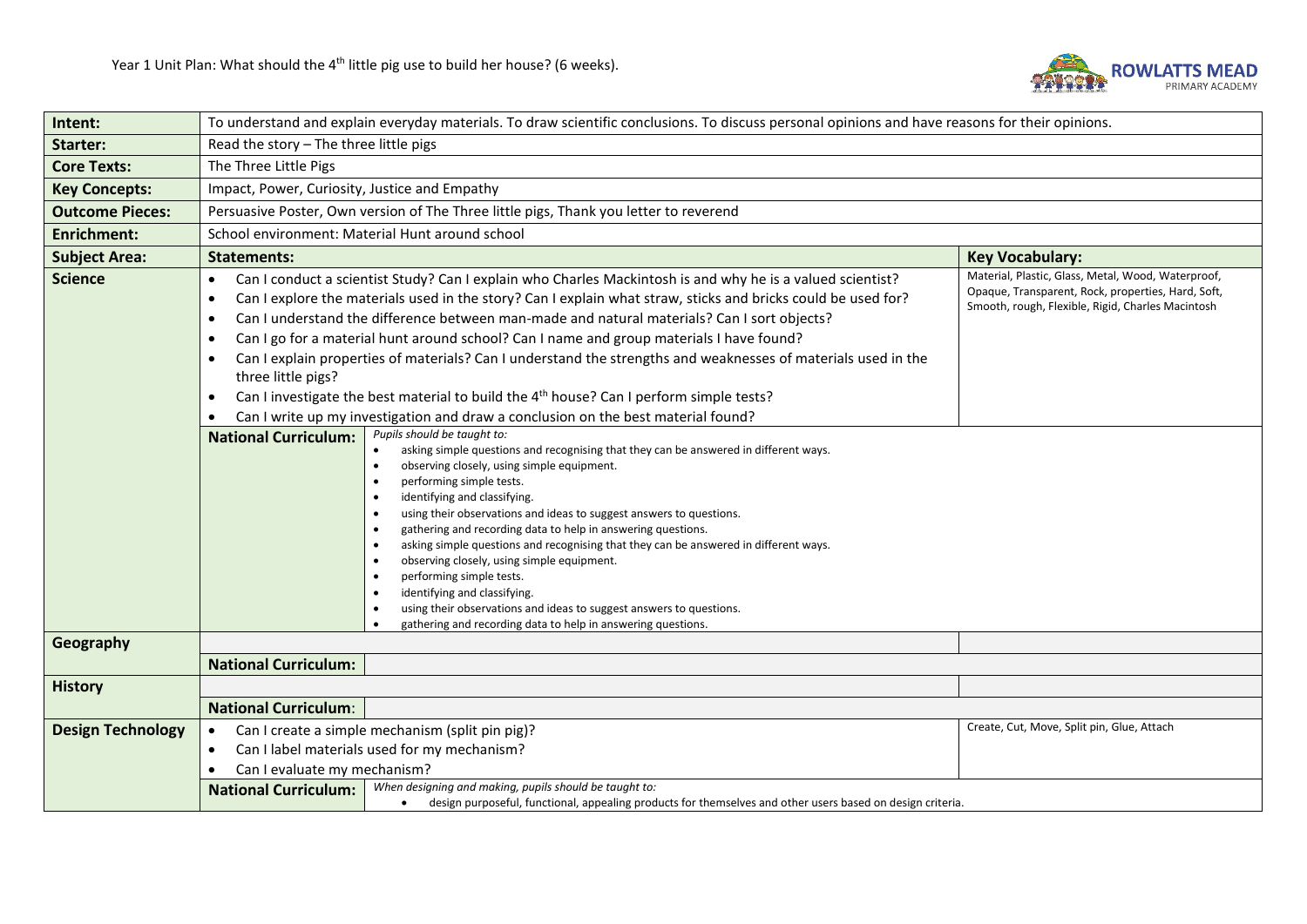

|                          |                                                                                                 | select from and use a range of tools and equipment to perform practical tasks [for example, cutting, shaping, joining and finishing]                          |  |  |  |  |  |
|--------------------------|-------------------------------------------------------------------------------------------------|---------------------------------------------------------------------------------------------------------------------------------------------------------------|--|--|--|--|--|
|                          |                                                                                                 | select from and use a wide range of materials and components, including construction materials, textiles and ingredients, according to their characteristics. |  |  |  |  |  |
|                          | valuate their ideas and products against design criteria.                                       |                                                                                                                                                               |  |  |  |  |  |
|                          | explore and use mechanisms [for example, levers, sliders, wheels and axles], in their products. |                                                                                                                                                               |  |  |  |  |  |
| Art                      |                                                                                                 |                                                                                                                                                               |  |  |  |  |  |
|                          | <b>National Curriculum:</b>                                                                     |                                                                                                                                                               |  |  |  |  |  |
| <b>Music</b>             |                                                                                                 |                                                                                                                                                               |  |  |  |  |  |
|                          | <b>National Curriculum:</b>                                                                     |                                                                                                                                                               |  |  |  |  |  |
| <b>PSHE</b>              | Can I recognise what is fair and unfair, kind and unkind, right and wrong?<br>$\bullet$         | Fair, Unfair, Kind, Unkind, Right, Wrong                                                                                                                      |  |  |  |  |  |
|                          | Can I understand the wolf's actions? Were they Kind/ unkind? Fair/ unfair?                      |                                                                                                                                                               |  |  |  |  |  |
|                          | See PSHE Subject Document.<br><b>National Curriculum:</b>                                       |                                                                                                                                                               |  |  |  |  |  |
| <b>Religious Studies</b> |                                                                                                 |                                                                                                                                                               |  |  |  |  |  |
|                          | <b>National Curriculum:</b>                                                                     |                                                                                                                                                               |  |  |  |  |  |
| <b>Computing</b>         |                                                                                                 | App, Create, Background, Tap, Picture, Text, Size,                                                                                                            |  |  |  |  |  |
|                          | Can I create a persuasive poster explaining why the $4th$ little pig should use my materials?   | Layout, Arrange                                                                                                                                               |  |  |  |  |  |
|                          |                                                                                                 |                                                                                                                                                               |  |  |  |  |  |
|                          | <b>E-Safety - Project Evolve</b>                                                                | Forwards, backwards, turn, clear, go, commands<br>Instructions, directions                                                                                    |  |  |  |  |  |
|                          | Strand 5 - Managing Online Information                                                          | Forwards, backwards, commands                                                                                                                                 |  |  |  |  |  |
|                          | Strand 6 - Health, Well-being and Lifestyle                                                     | Left, right, turn, commands                                                                                                                                   |  |  |  |  |  |
|                          | See Project Evolve Document.                                                                    | Plan, algorithm, program                                                                                                                                      |  |  |  |  |  |
|                          | Route, plan, program                                                                            |                                                                                                                                                               |  |  |  |  |  |
|                          | <b>NCEE Unit 3: Moving a Robot</b>                                                              |                                                                                                                                                               |  |  |  |  |  |
|                          | To explain what a given command will do                                                         |                                                                                                                                                               |  |  |  |  |  |
|                          | To act out a given word<br>To combine forwards and backwards commands to make a sequence        |                                                                                                                                                               |  |  |  |  |  |
|                          |                                                                                                 |                                                                                                                                                               |  |  |  |  |  |
|                          |                                                                                                 |                                                                                                                                                               |  |  |  |  |  |
|                          |                                                                                                 |                                                                                                                                                               |  |  |  |  |  |
|                          | To combine four direction commands to make sequences                                            |                                                                                                                                                               |  |  |  |  |  |
|                          |                                                                                                 |                                                                                                                                                               |  |  |  |  |  |
|                          | To plan a simple program                                                                        |                                                                                                                                                               |  |  |  |  |  |
|                          |                                                                                                 |                                                                                                                                                               |  |  |  |  |  |
|                          | To find more than one solution to a problem                                                     |                                                                                                                                                               |  |  |  |  |  |
|                          |                                                                                                 |                                                                                                                                                               |  |  |  |  |  |
|                          |                                                                                                 |                                                                                                                                                               |  |  |  |  |  |
|                          | Pupils should be taught to:<br><b>National Curriculum:</b>                                      |                                                                                                                                                               |  |  |  |  |  |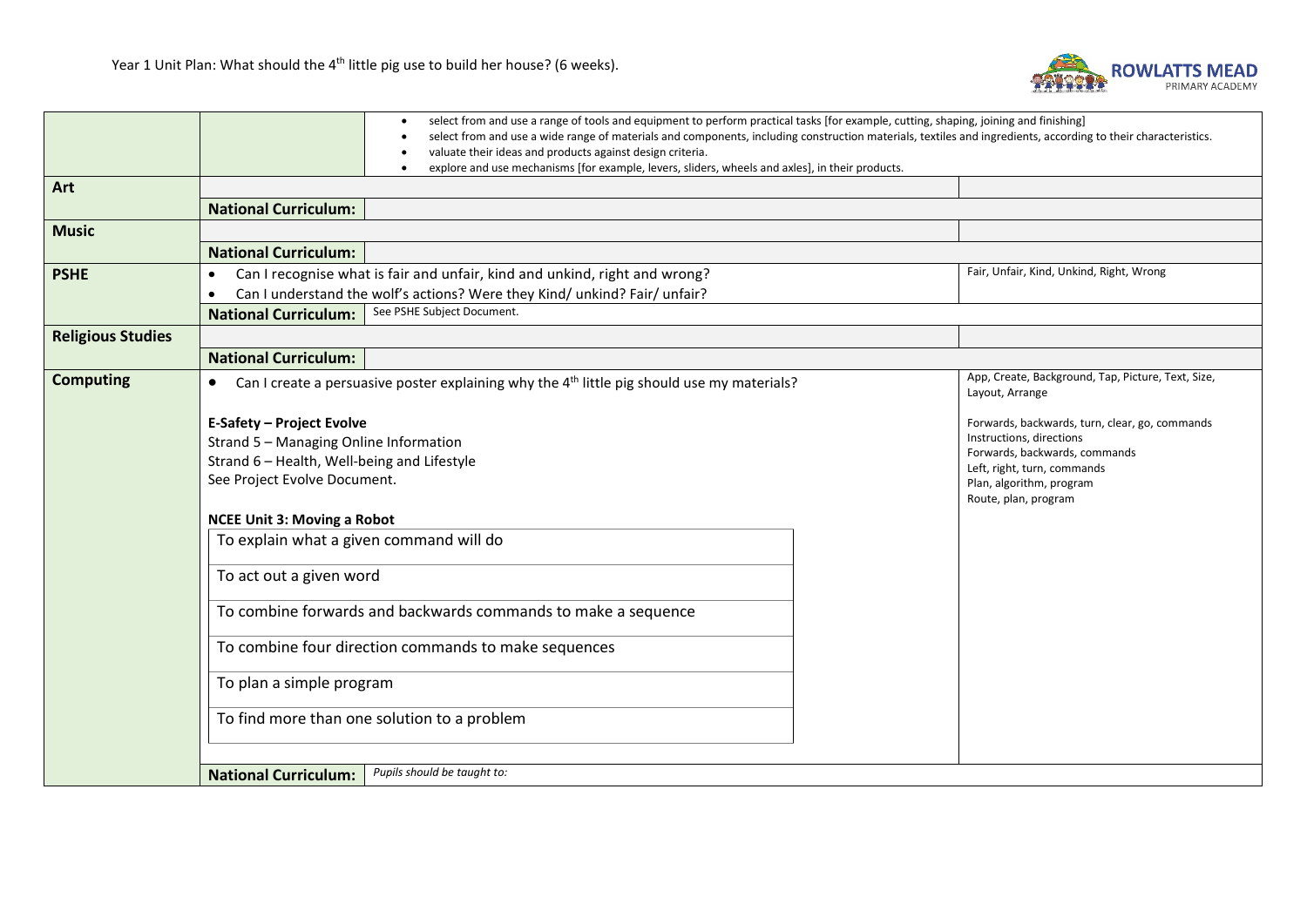

|  |  | understand what algorithms are; how they are implemented as programs on digital devices; and that programs execute by following precise and unambiguous |
|--|--|---------------------------------------------------------------------------------------------------------------------------------------------------------|
|  |  | instructions                                                                                                                                            |
|  |  | create and debug simple programs                                                                                                                        |
|  |  | use logical reasoning to predict the behaviour of simple programs                                                                                       |
|  |  | recognise common uses of information technology beyond school                                                                                           |